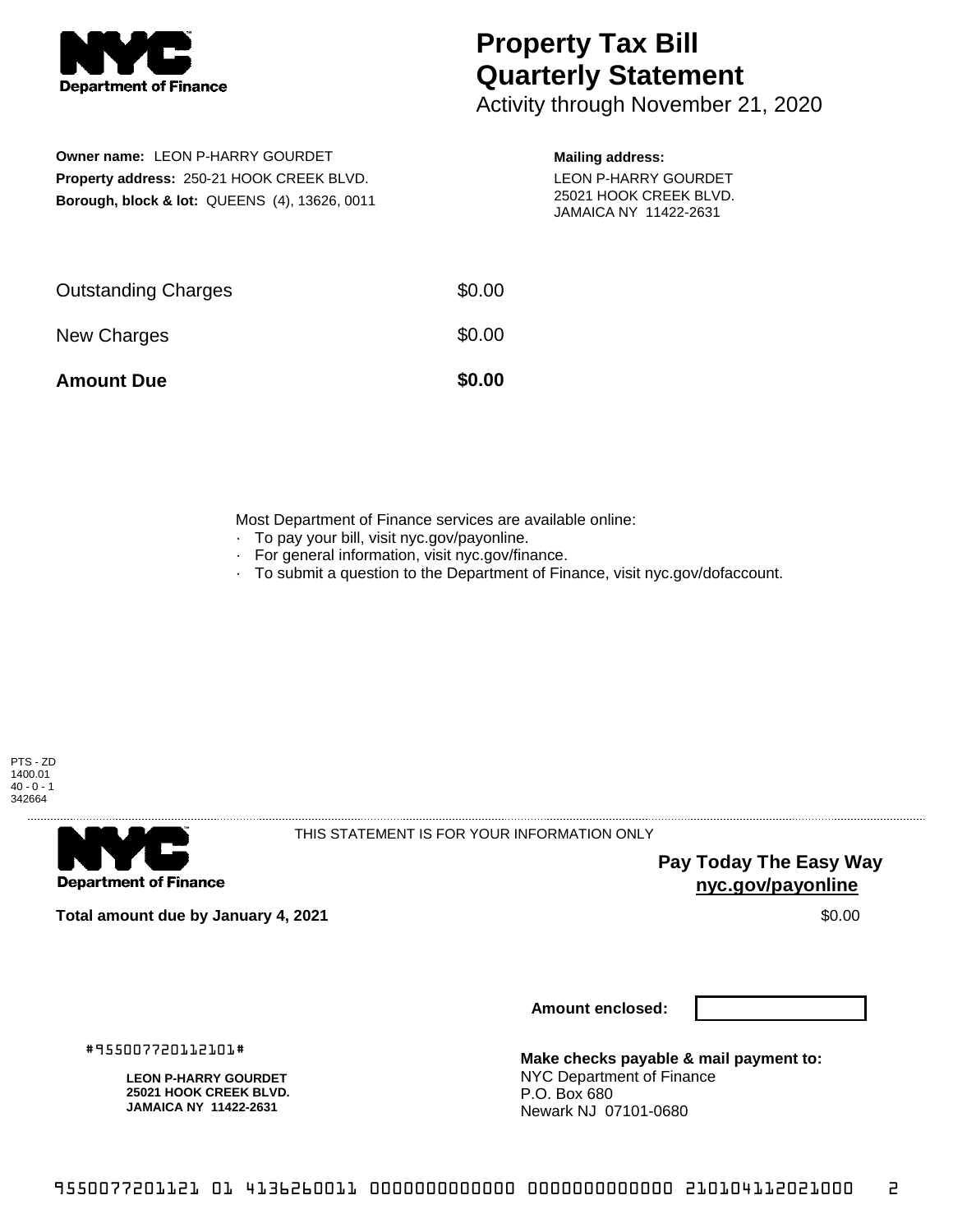

| <b>Previous Charges</b>                                             |                      | Amount<br>\$0.00 |                                |
|---------------------------------------------------------------------|----------------------|------------------|--------------------------------|
| Total previous charges including interest and payments              |                      |                  |                                |
| <b>Current Charges</b>                                              | <b>Activity Date</b> | <b>Due Date</b>  | Amount                         |
| Finance-Property Tax<br><b>Adopted Tax Rate</b><br>Payment Adjusted | 01/01/2021           | 01/01/2021       | \$0.00<br>$$-18.30$<br>\$18.30 |
| <b>Total current charges</b>                                        |                      |                  | \$0.00                         |
| <b>Tax Year Charges Remaining</b>                                   | <b>Activity Date</b> | <b>Due Date</b>  | <b>Amount</b>                  |
| Finance-Property Tax<br><b>Adopted Tax Rate</b>                     |                      | 04/01/2021       | \$0.00<br>$$-18.30$            |
| <b>Early Payment Discount</b><br>Payment Adjusted                   | 01/01/2021           | 04/01/2021       | \$0.18<br>\$18.12              |
| Total tax year charges remaining                                    |                      |                  | \$0.00                         |
| <b>Overpayments/Credits</b>                                         | <b>Activity Date</b> | Due Date         | Amount                         |
| <b>Credit Balance</b>                                               |                      | 07/01/2020       | $$-36.42$                      |
| Total overpayments/credits remaining on account                     |                      |                  | \$36.42                        |

You must apply for a refund or a transfer of credits resulting from overpayments within six years of the date of **the overpayment or credit. Please note that overpayments and credits are automatically applied to unpaid taxes.**

## **Home banking payment instructions:**

- 1. **Log** into your bank or online bill pay website.
- 2. **Add** the new payee: NYC DOF Property Tax. Enter your account number, which is your boro, block and lot, as it appears here: 4-13626-0011 . You may also need to enter the address for the Department of Finance. The address is P.O. Box 680, Newark NJ 07101-0680.
- 3. **Schedule** your online payment using your checking or savings account.

## **Did Your Mailing Address Change?** If so, please visit us at **nyc.gov/changemailingaddress** or call **311.**

When you provide a check as payment, you authorize us either to use information from your check to make a one-time electronic fund transfer from your account or to process the payment as a check transaction.